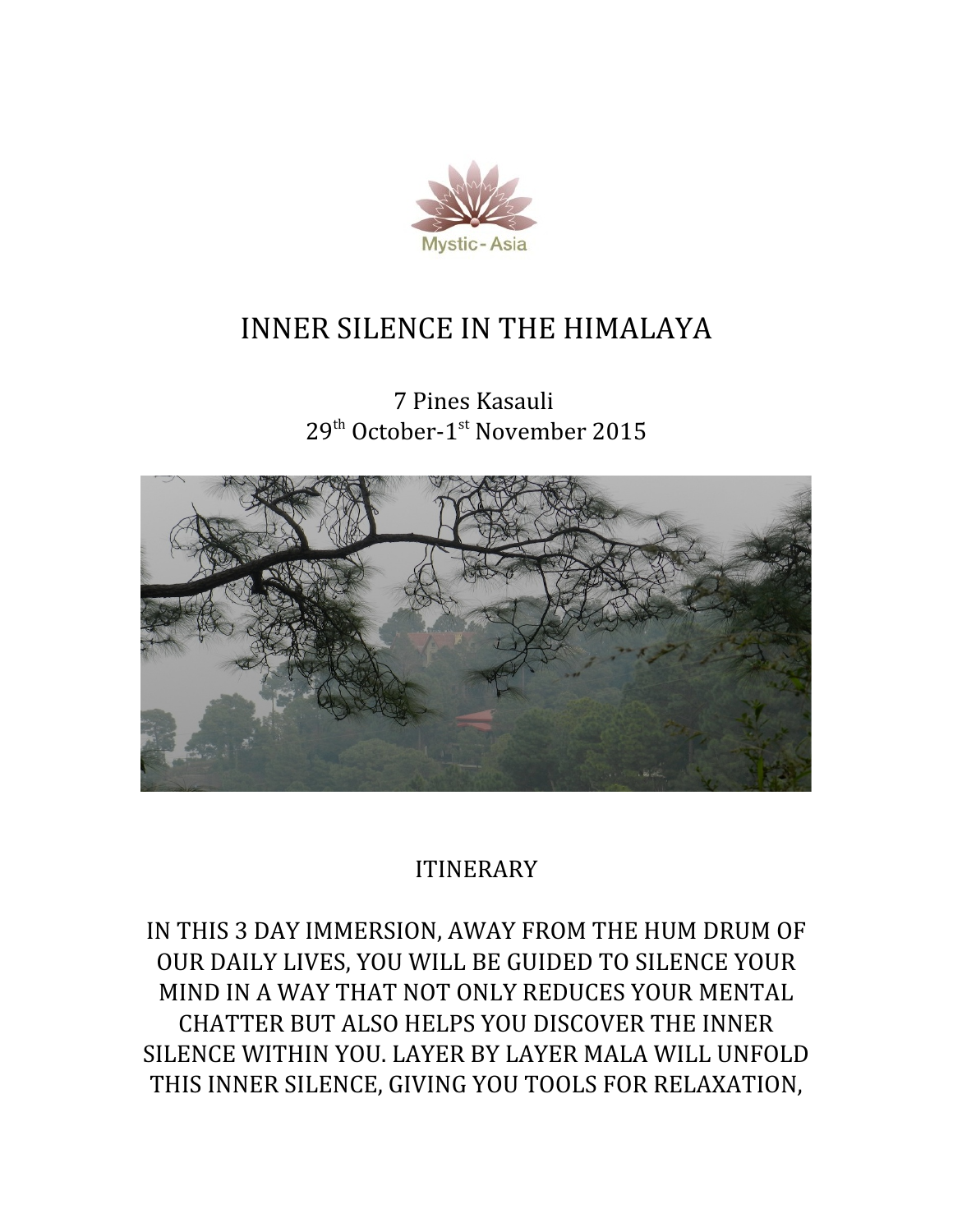## DE-STRESSING, REDUCING ANXIETY AND DISSOLVING ANGER. IT IS A JOURNEY INTO SELF DISCOVERY THAT COULD BE THE MOST POWERFUL JOURNEY YOU EVER EMBARK ON.

**DAY 1**- ARRIVE IN KASAULI FOR LUNCH . 7 AM SHATABDI TO KALKA AND A 2 ½ HOUR PICTURESQUE DRIVE THROUGH THE MOUNTAINS TO 7 PINES.

AFTERNOON **–** SHORT WALK TO JAGJIT NAGARALONG THE PINE TRAIL FILLING OUR LUNGS WITH REFRESHING MOUNTAIN AIR AND CONNECTING TO NATURE. SHORT PRANAYAM SESSION

EVENING- INTRODUCTION TO INNER SILENCE MEDITATION AND TRATAK OR CANDLE GAZING WITH AN OBJECTIVE TO USING THE TECHNIQUE IN LATER SESSIONS.

**DAY 2**- MORNING OPTIONAL YOGA

8AM- 9AM- INNER SILENCE MEDITATION PRACTISING STILLING OF THE BODY OR KAYA STHAIRAM, PRANA VIDYA, CHIDAKASH DHARANA

- BREAKFAST

- WALK TO SHIV MANDIR AND CHANT GAYATRI MANTRA OVERLOOKING A 180 DEGREE VALLLEY (APPROX 2 HOURS) - LUNCH

- AFTERNOON RELAX
- 6PM-7PM INNER SILENCE MEDITATION
- DINNER

#### **DAY 3**- **A DAY OF SILENCE**.

THIS SILENCE IS ABOUT SILENCING YOUR MENTAL CHATTER SO MINIMUM INTERACTION WITH THE EXTERNAL WORLD IS RECOMMENDED. ENJOY STARING INTO THE MOUNTAINS OR LISTENING TO THE WIND. **BE** WITH NATURE WITHOUT HAVING TO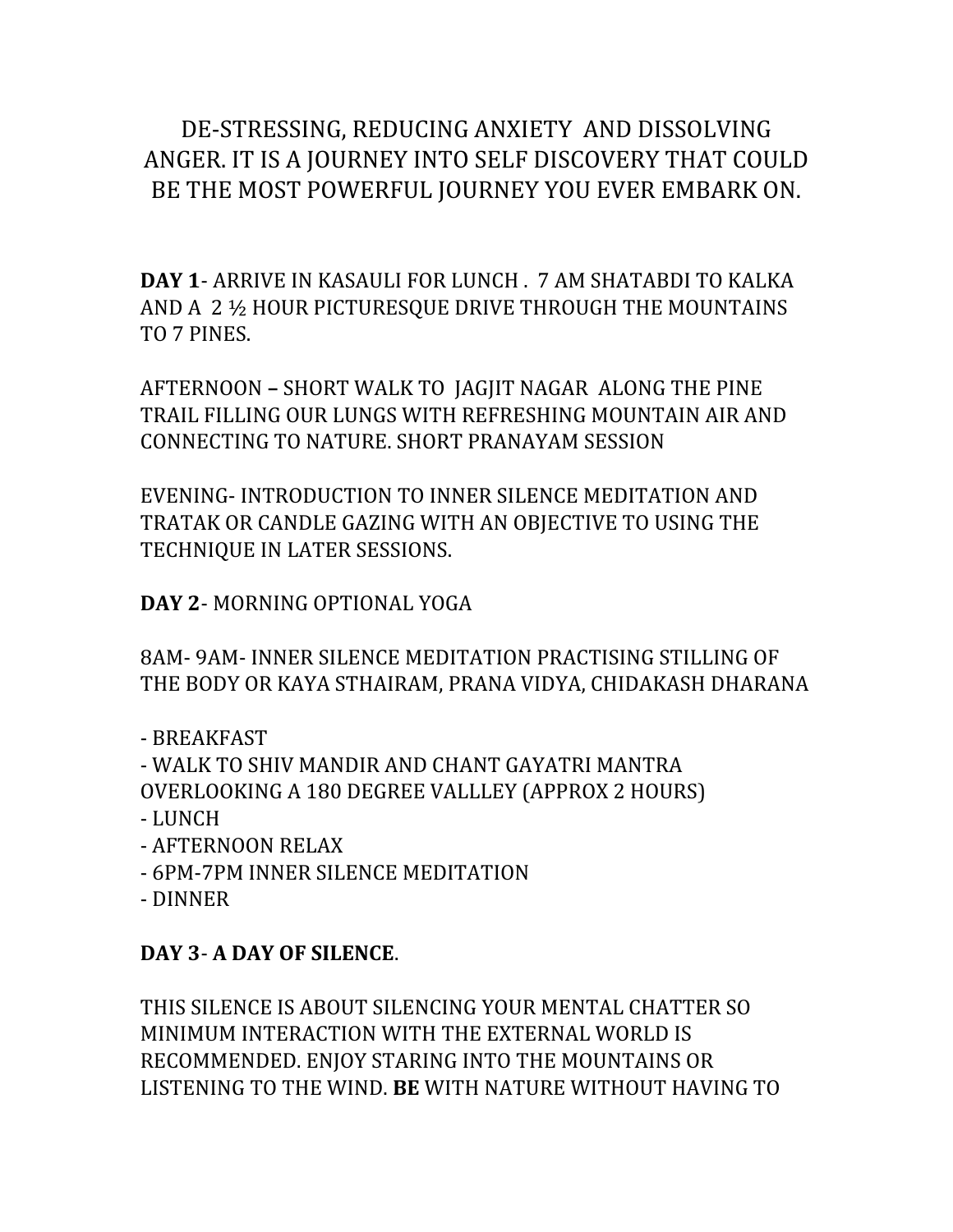PERFORM ANY ACTIVITY. LEARN TO DO NOTHING. WITH NOWEHRE TO GO AND NOTHING TO DO

- MORNING OPTIONAL YOGA

- 8AM- 9PM INNER SILENCE MEDITATION PRACTICING MINDFULNESS AND LEADING YOU TO A DAY OF SILENCE. YOU WILL BE GIVEN SOME SELF REFLECTIVE EXERCISES TO WORK ON AND BE GUIDED THROUGH YOUR DAY.

- THE DAY IS FREE FOR YOU TO BE IN THE PREMISES AND YOU MAY READ, SKETCH, WALK ON THE TRAIL OR GO BIRD WATCHING ON THE TRAIL ETC
- - THIS WILL BE A DIGITAL DETOX DAY SO BE PREPARED
- -
- THERE WILL BE A MINDFUL EATING LUNCH WITH EMPHASIS ON CONSCIOUS EATING.
- -
- 6PM-7PM INNER SILENCE MEDITATION PRACTICE AND BREAKING THE SILENCE WITH CHANTING.
- SHARING
- DINNER

**DAY 4** - DEPARTURE

### **INVESTMENT**

7 PINES IS BEAUTIFUL PROPERTY NESTLED AMONGST THE PINE TREES WITH AESTHETICALY DONE ROOMS WHERE ALL YOUR COMFORTS WILL BE MET.

THE BELOW PRICES INCLUDE:

- 3 NIGHTS ACCOMODATION
- ALL VEGETARIAN MEALS